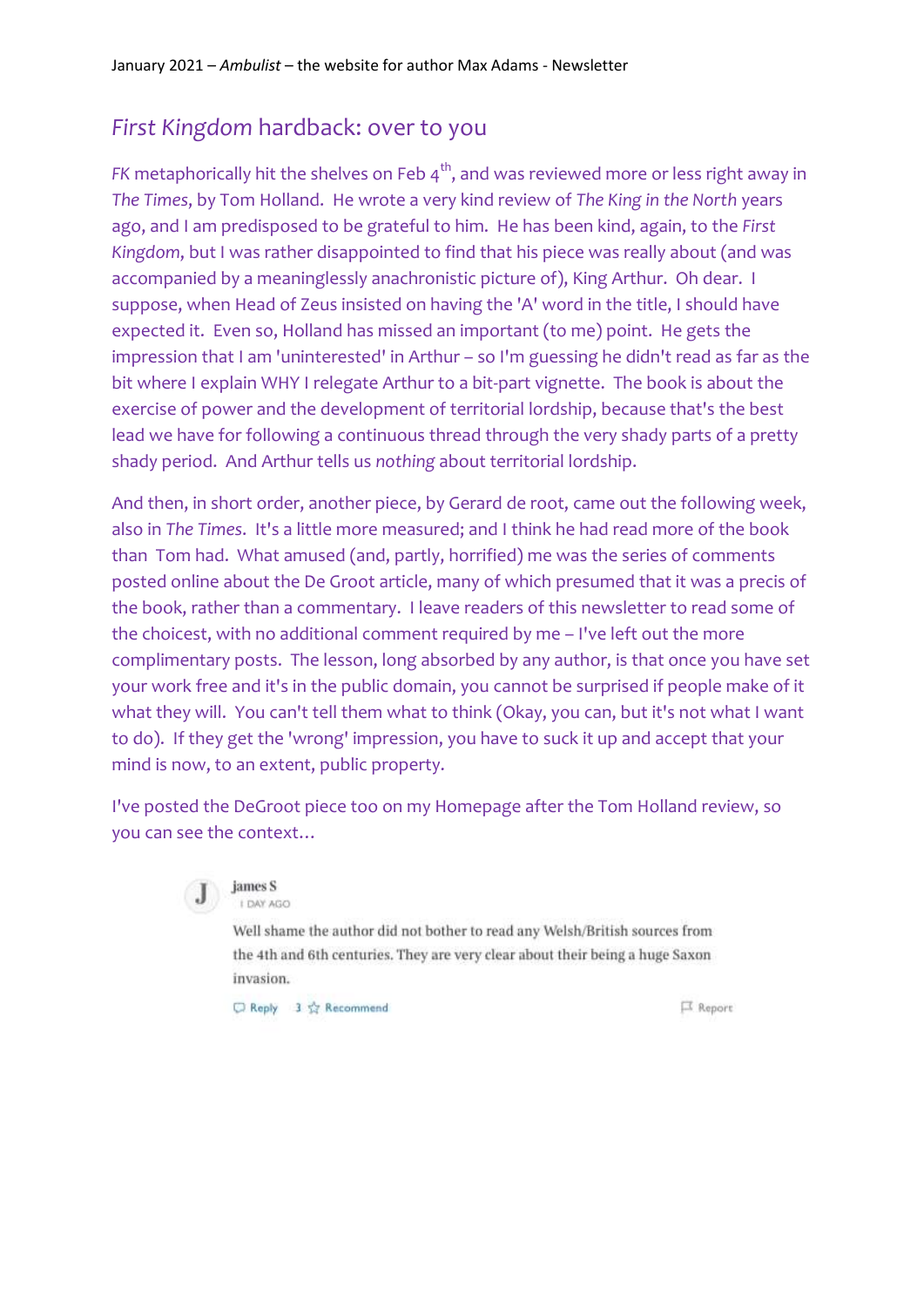### January 2021 - Ambulist - the website for author Max Adams - Newsletter



#### Voxplop I DAY AGO | + James S

Absolutely! The contemporary historian Gildas on the Saxon Revolt of the 440's: 'they dipped their red and savage tongue in the western ocean'. Not an 'invasion' by an organised sovereign state as such; rather a massive island-wide viking-style raid, among a constant series of raiding/settling actions spreading westwards.

'Bleeding Saxons, coming over here, raping our women, taking our lands; God help us, I'm off to Armorica'.

Oh, and Arthur did exist; just another humdrum Balkanesque warlord who got romaticised in later centuries and who made the mistake of killing Gildas' brother, the pirate raider Hueil Ap Caw, and thus got himself cancelcultured out of official history. Very unHollywood.



### **F-HBLE**

I DAY AGO | Edited

Very interesting article.

I thought the comment about concentrating on ethnicity as being unhealthy very interesting.

The reality of survival in what is traditionally called the dark ages was that cohesive communities were vital for survival. One gets an insight of what the ingredients of a cohesive community might look like with the Sutton Hoo dig . The high status helmet and the long ship and the incredible jewellery.

The leader of the community in a hostile environment would not have the luxury of idleness. They would have to show great wisdom and warrior prowess if the community had any chance of survival . The warrior leader would need to motivate others and earn respect by example.

... See more

○ Reply 2 ☆ Recommend

口 Report



#### **Restless legs** I DAY AGO

I dont understand why it's intellectually unhealthy to look at what (if any) displacement there was of the native population from invaders. If there's a sequel about the Vikings will that also be ignored, and the Norman invasion ?

Reply 3 to Recommend

口 Report